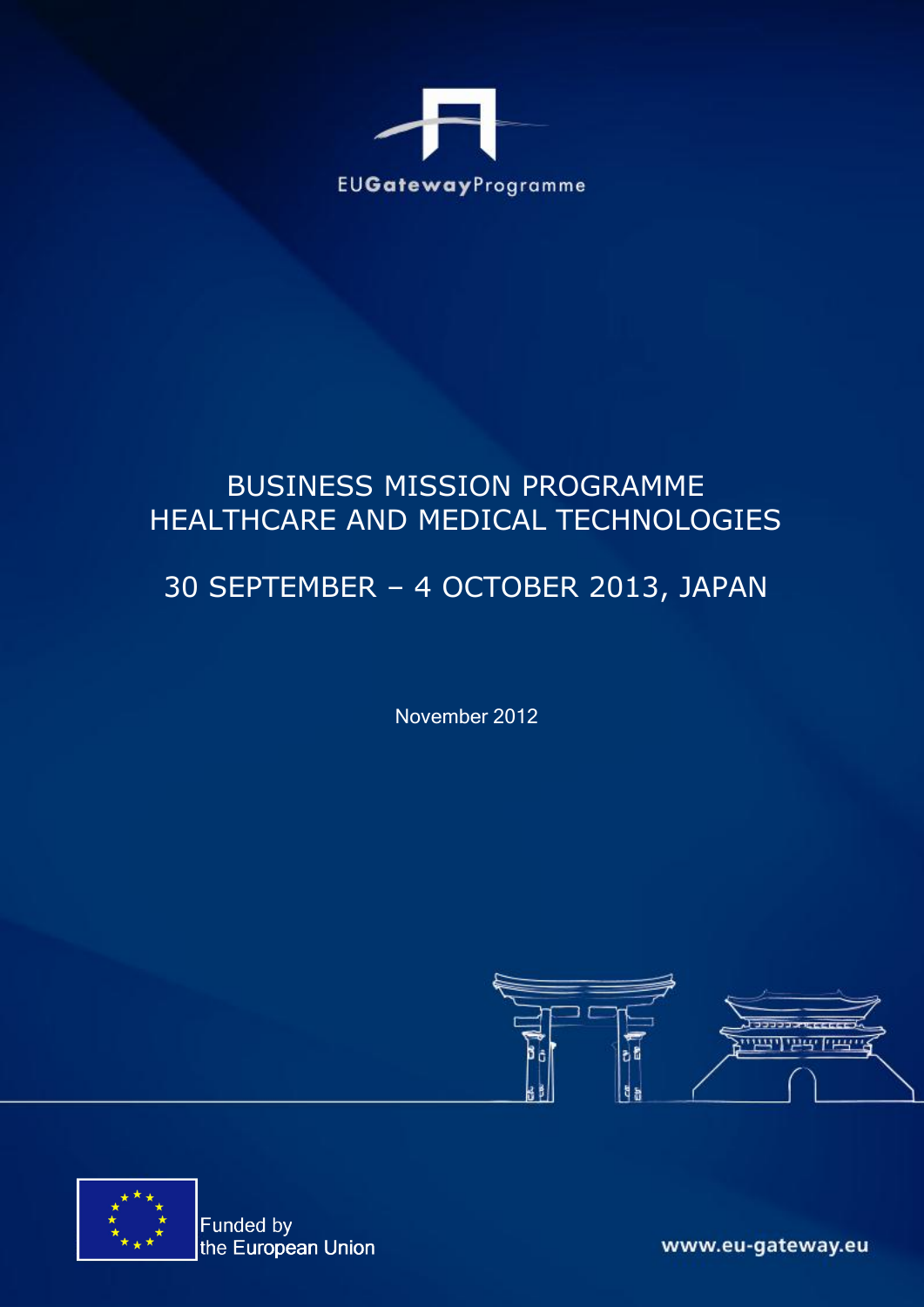

# **Table of content**

| 9.3. CANCELLATION OF A BUSINESS MISSION WEEK BY THE EUROPEAN UNION  21 |  |
|------------------------------------------------------------------------|--|
|                                                                        |  |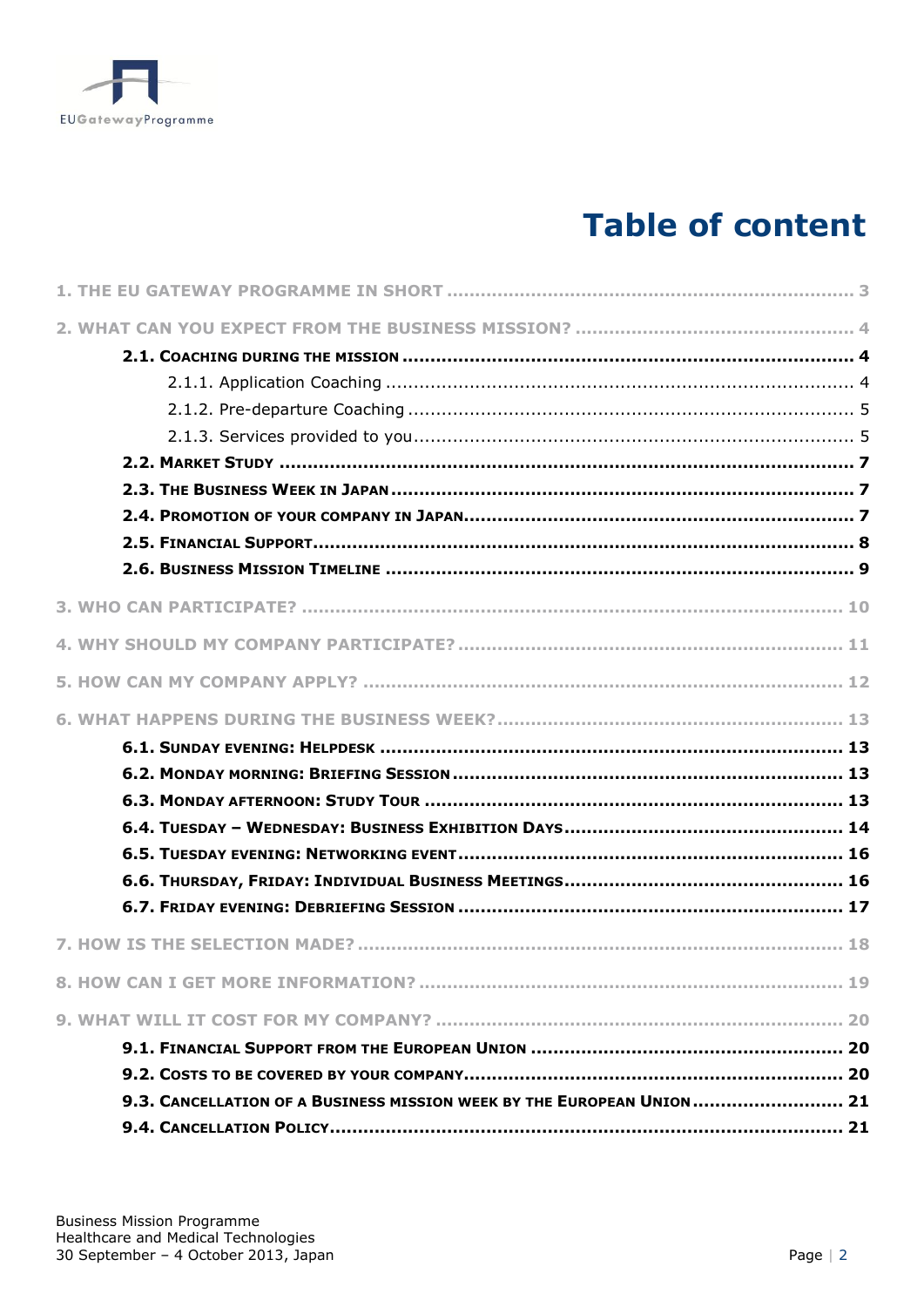<span id="page-2-0"></span>

## **1. The EU Gateway Programme in Short**

The EU Gateway Programme is managed by the European Union and helps European Union companies to succeed in Japan and Korea by providing support at the critical early stages of their market penetration strategy. The Programme aims at facilitating the access of European companies to the Japanese and Korean markets.

The Programme aims to organise around 30 missions to Japan and 15 to Korea over a period of 6 years (2009- 2014). Missions will be arranged according to economic sector and will accommodate up to 40 EU companies for Japan and up to 30 EU companies for Korea.

Under the EU Gateway Programme a Healthcare and Medical Technologies mission will take place from 30 September to 4 October 2013 in Tokyo. This Business Mission will, apart from pre-arranged individual meetings also include two Business Exhibition Days where you will be able to introduce your technologies/products to sector related manufacturers, import and trading houses, users, and governmental organisations.

40 participants will be selected from a range of applying companies from all the Member States of the European Union. Please refer to the following chapter for conditions of eligibility and application procedures.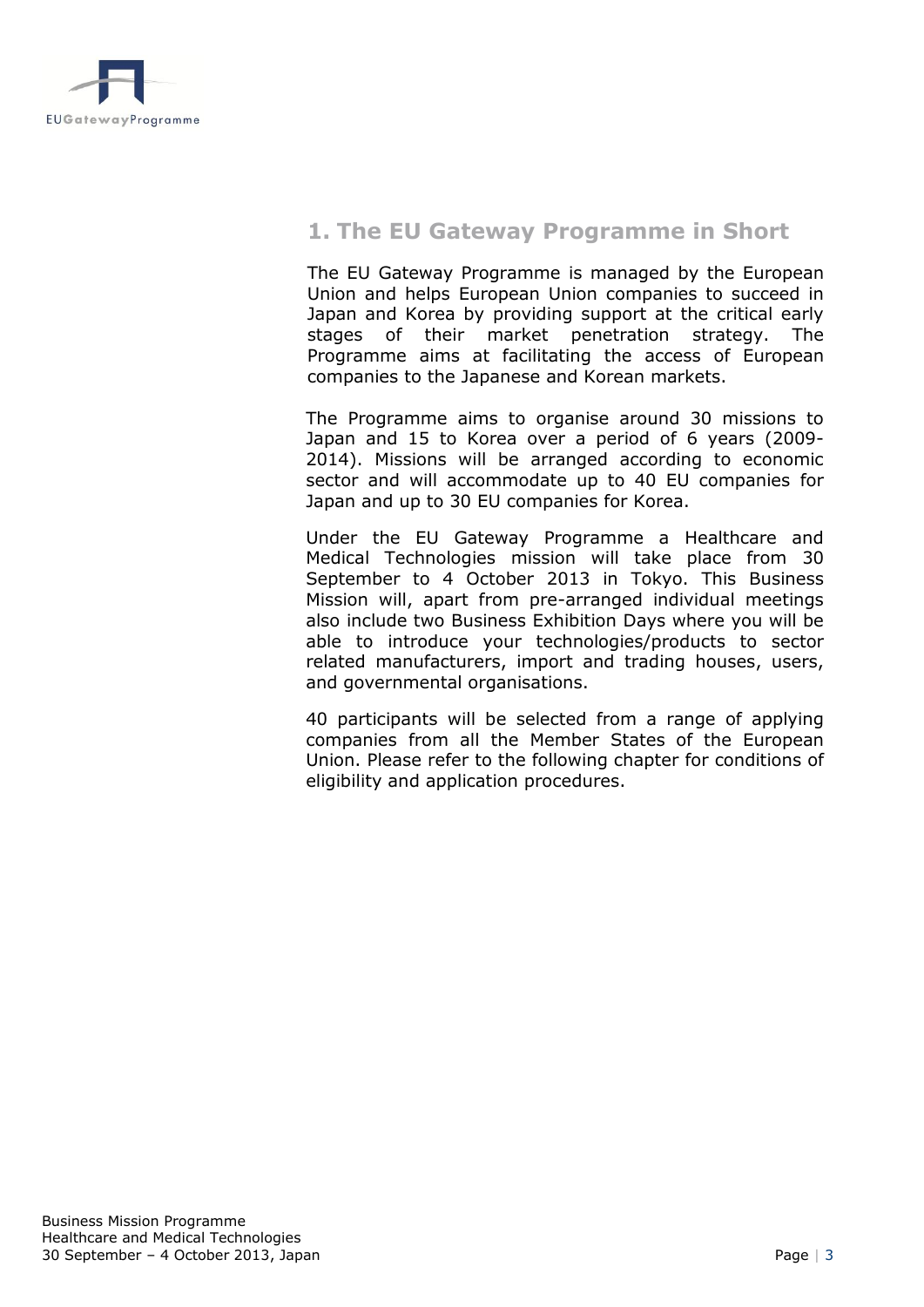<span id="page-3-0"></span>

## **2. What can you expect from the Business Mission?**

The EU Gateway Programme aims to support your company's approach towards the Japanese market. As a tailored business programme, it is up to your company to prepare and take advantage of the activities available, to make your business mission a success.

The following elements are part of the entire Business Mission package:

- Coaching by the EU Gateway Coaching Network (in Europe and Japan)
- Promotion of the Mission and your company in Japan
- The Business Mission Week in Japan including market briefings, study tour, exhibition with booths to promote your product, and networking
- <span id="page-3-1"></span>• Financial Support

#### **2.1. Coaching during the mission**

The EU Gateway Coaching Network provides personal assistance to your company from the moment of your application and after your return from Japan.

In Europe:

- Application Coaching
- Pre-departure coaching

In Japan:

- Promotion
- Strategic preparation
- Support and assistance during your Business Week

#### <span id="page-3-2"></span>**2.1.1. Application Coaching**

Interested in the EU Gateway Programme? Then don't hesitate and express your interest here: http://www.eugateway.eu/go.php?nID=21&page=How\_to\_ Apply. The coach responsible for your country will get in touch with you and assist you with any questions. It is easy; the application is simply filled out and submitted online: www.eu-gateway.eu It is important to fill out your application online as best as possible to get your company selected for participation.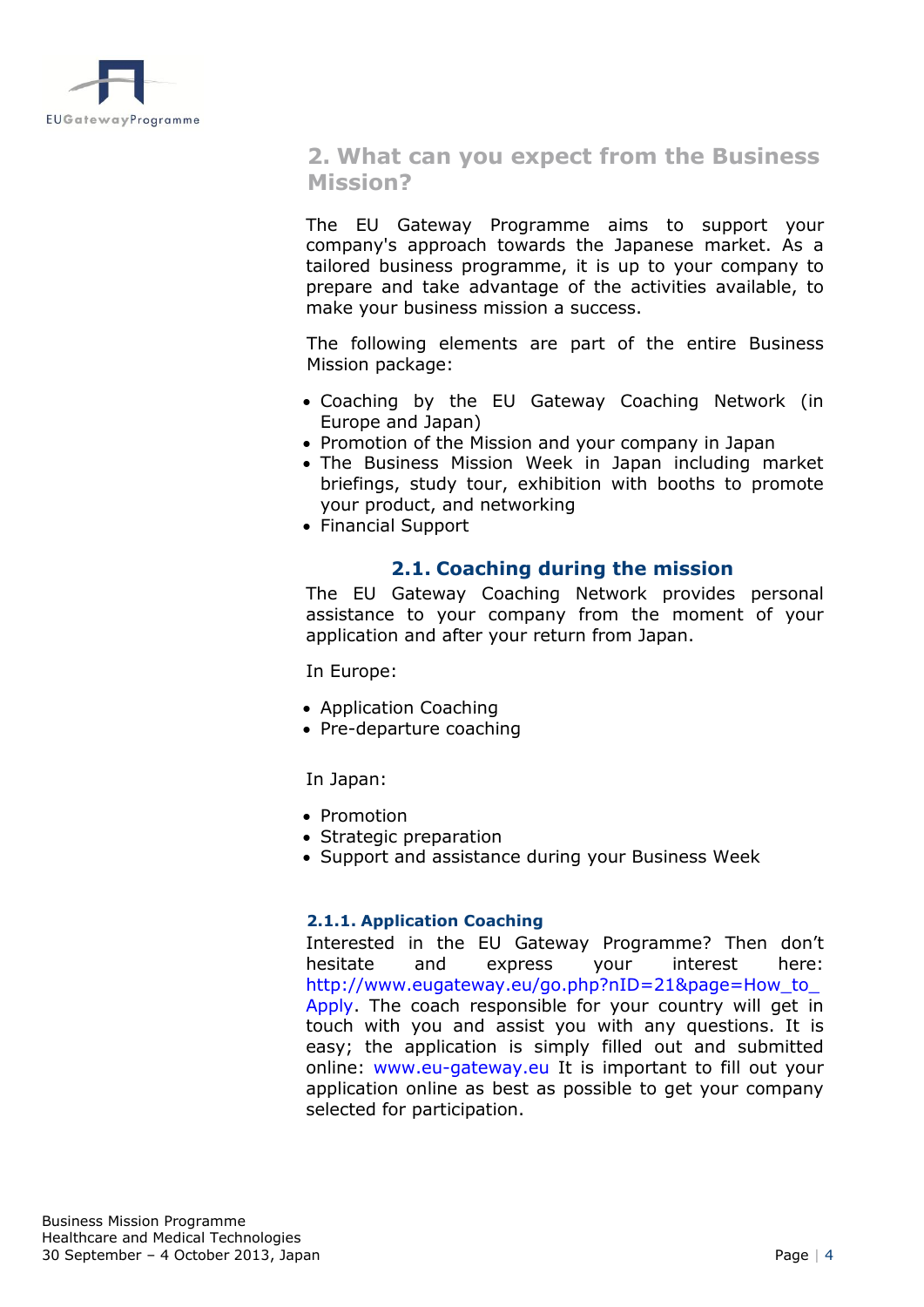<span id="page-4-0"></span>

#### **2.1.2. Pre-departure Coaching**

Selected for the Business Mission? Congratulations, it's time to prepare for a successful mission!

The Coaching Network organises a pre-departure meeting in Brussels on 20 June 2013. All participating companies are expected to join this meeting. You will meet your coach in person and receive an important briefing on your Business Mission, covering:

- **Your Business Mission**: What to expect?
- **Preparing for your mission**: Briefing from the Coaching Network Local Office in Japan, their services to you and how to get the most out of your mission
- **Promotion**: How are the Business Mission and my company promoted in Japan?
- **Logistics**: How do I organise my logistics for the Business Week?
- **Business Opportunities in Japan**: Expert presentation on your market in Japan
- **Doing business in Japan**: Expert presentation on the dos and don'ts concerning Japanese business culture and practices
- **Individual coaching**: Break-out session with your coach, preparing for your mission and getting the details right
- **Questions and Answers**: Ask your questions, these are interactive meetings; the Coaching Network is there for you.

The different needs of companies participating in EU Gateway for the first time and of those having participated before will be accommodated in dedicated breakout sessions and specific presentations.

#### **2.1.3. Services provided to you**

<span id="page-4-1"></span>The Coaching Network Local Office in Japan provides specialised services to help you prepare for your Business Mission and support you throughout in your approach to the market.

- **Standard Services**: Focusing on your individual needs and to maximize your business opportunities in Japan, you will be provided with standard services before and during the Business Week. These services include:
	- Discussing your approach
	- Promotion and search for local business partners
	- Scheduling of individual meetings and appointments
	- Stand-by assistance during the Business Week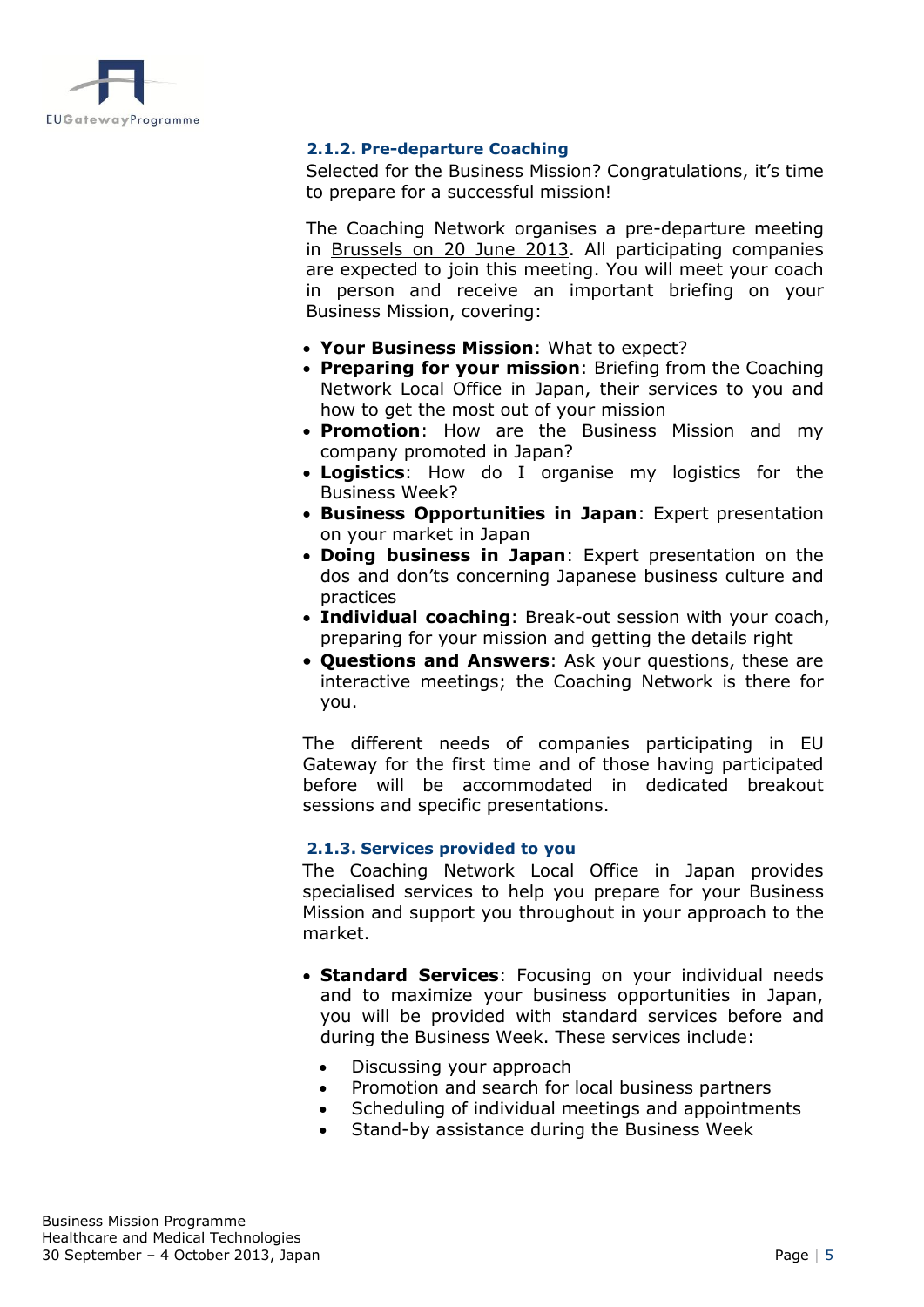

#### **Promotion and search for local business partners**

Next to the general promotion of the Programme (more details in section 2.4) the Programme Local Offices in Japan promote your company and attract targeted visitors to the Business Exhibition Days as well as set up individual meetings for your company during the Business Mission Week.

These individual meetings are additional to the meetings that derive from the encounters you will have with visitors at your booth during the Exhibition and contacts you'll meet during other parts of the Business Week programme.

All promotion and individual contact efforts are based on your **Company Profile** and the input you have provided including your existing contacts, agents, partners etc. This often results in preset appointments (individual meetings) **or** local companies would rather come to the Business Exhibition Days and meet you in person **before** committing to a meeting.

## **Stand-by assistance during the Business Week**

The Coaching Network local office will support you throughout the Business Week to arrange follow-up meetings. Follow-up is an essential part of your mission during the Business Mission week and after, upon your return to your home country.

- **Customised Services**: To complement the standard service package, you can avail of individual customised services during your stay in Japan. Customised services are optional and can be requested from your EU Gateway Coach. The customised services can include:
	- Translation into Japanese and printing of company documentation, products manuals, brochures and business cards,
	- Interpretation (only English-Japanese) at business meetings during the mission week (and outside the two business exhibition days),
	- Business assistance during business meetings,
	- Info on certification procedures.
- **Post Mission Follow up**: Shortly after your return, you will be contacted by your EU Gateway Coach for a debriefing and to give advice on follow up. You will furthermore be asked to fill in an online questionnaire after a 12- and 18-month period.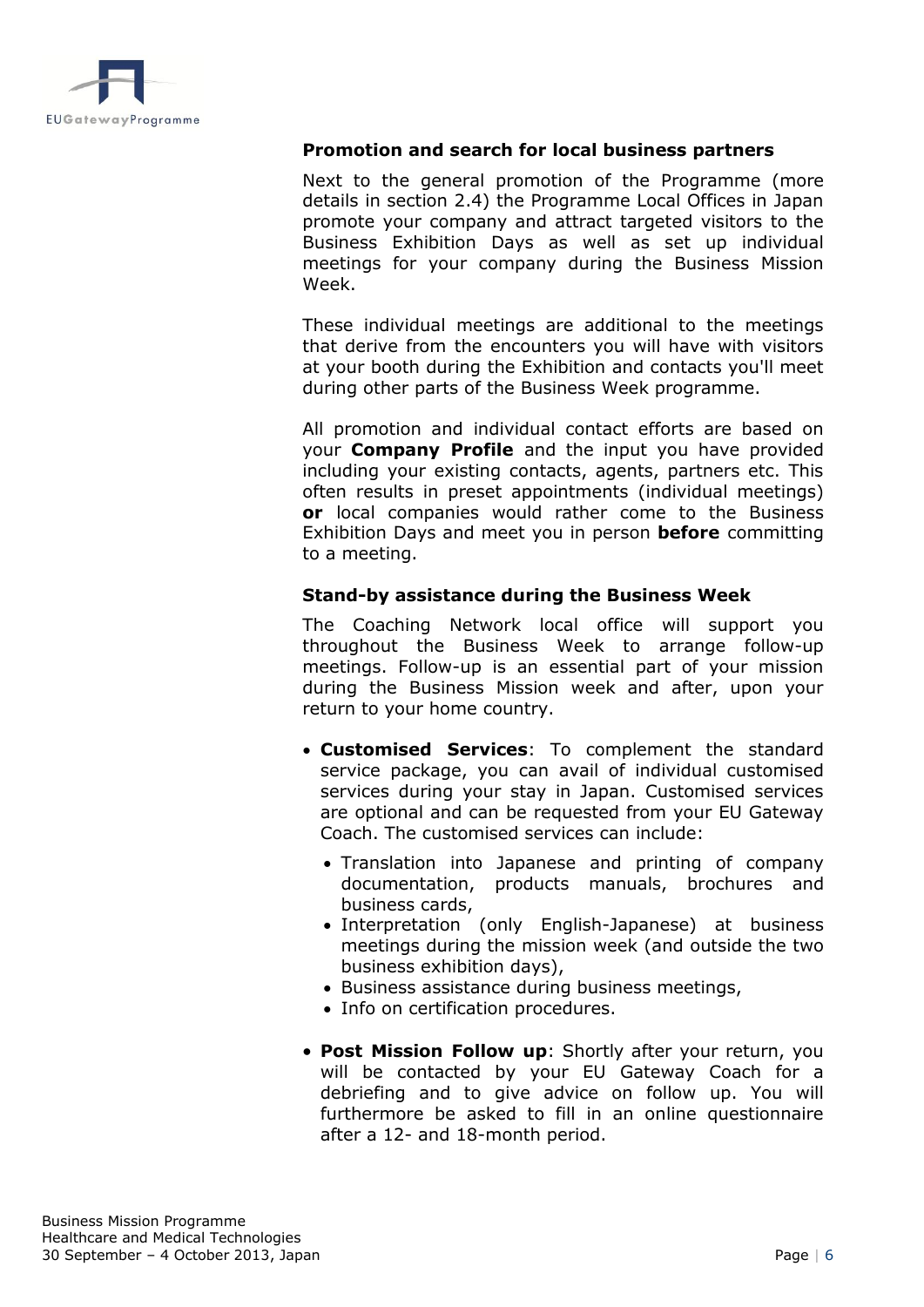<span id="page-6-1"></span><span id="page-6-0"></span>

## **2.2. Market Study**

After being selected you will be provided with a comprehensive Market Study. This study will broaden your understanding of the Japanese Healthcare and Medical Technologies market and help you define your initial overall market entry strategy.

#### **2.3. The Business Week in Japan**

The Business Week running from Sunday to Friday in Japan will include:

- **Briefing** on the Japanese Healthcare and Medical Technologies market by a European and Japanese business representative,
- **Study Tour** related to your sector activity,
- **Individual meetings** following a pre-arranged schedule,
- ・ **Two business exhibition days** in an organised setting (venue and booths) to present your products/technologies to selected Japanese companies,
- **Networking event** hosted by the European Union to invite your contacts and meet your partners,
- ・ **On-site coaching** and **logistic support** during the entire Business Week,
- ・ Individual strategic and logistic **de-briefing** at the end of the Business Week.

#### **2.4. Promotion of your company in Japan**

- <span id="page-6-2"></span> EU Gateway Programme **mission catalogue:** A catalogue in Japanese detailing all the companies participating in the mission. The catalogue will be distributed at the Business Exhibition Days and Networking event. Each participating company will have one page with their company information, explanation on the products, technologies to be introduced in Japan.
- **Public relations support**: An intensive PR campaign will be implemented in Japan to raise awareness among target audiences of the EU Gateway Programme:
	- o **Website in Japanese** where local business people can learn more about the Programme, the EU companies and register for the business exhibition days,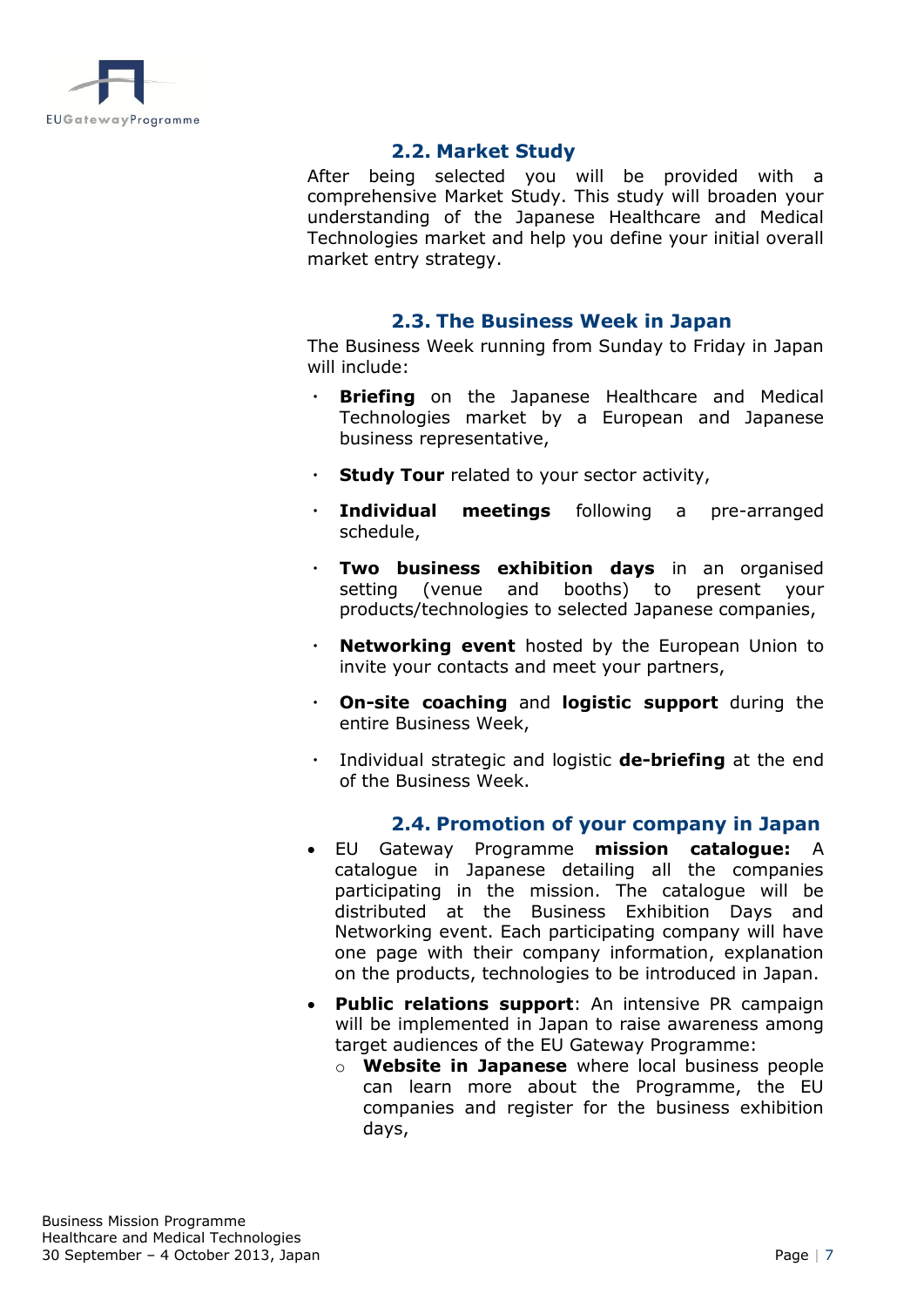

- o **Press releases** detailing the Healthcare and Medical Technologies Mission visit to Japan distributed to targeted media,
- o **Targeted media interviews** set-up for key European Union representative(s) and individual companies where requested by the Japanese media,
- o **Media will be invited** to Business Mission events (e.g. Business Exhibition Days and Networking event),
- o **Direct mail** of invitations to industry representatives and trade associations.

## **2.5. Financial Support**

<span id="page-7-0"></span>The European Union encourages your commitment to the Japanese market with financial support towards:

- **Accommodation co-financing**: up to 1,000 EUR financing towards the cost of one room per company in the Programme hotel,
- 80% of the cost for **customised services**, with a maximum of 1,600 EUR per company,
- **Exhibition space**: 100% of the exhibition space and booth with basic amenities for the 2-day business exhibition,
- **Interpreters**: 1 interpreter for 2 booths provided by the Programme for the 2 business days.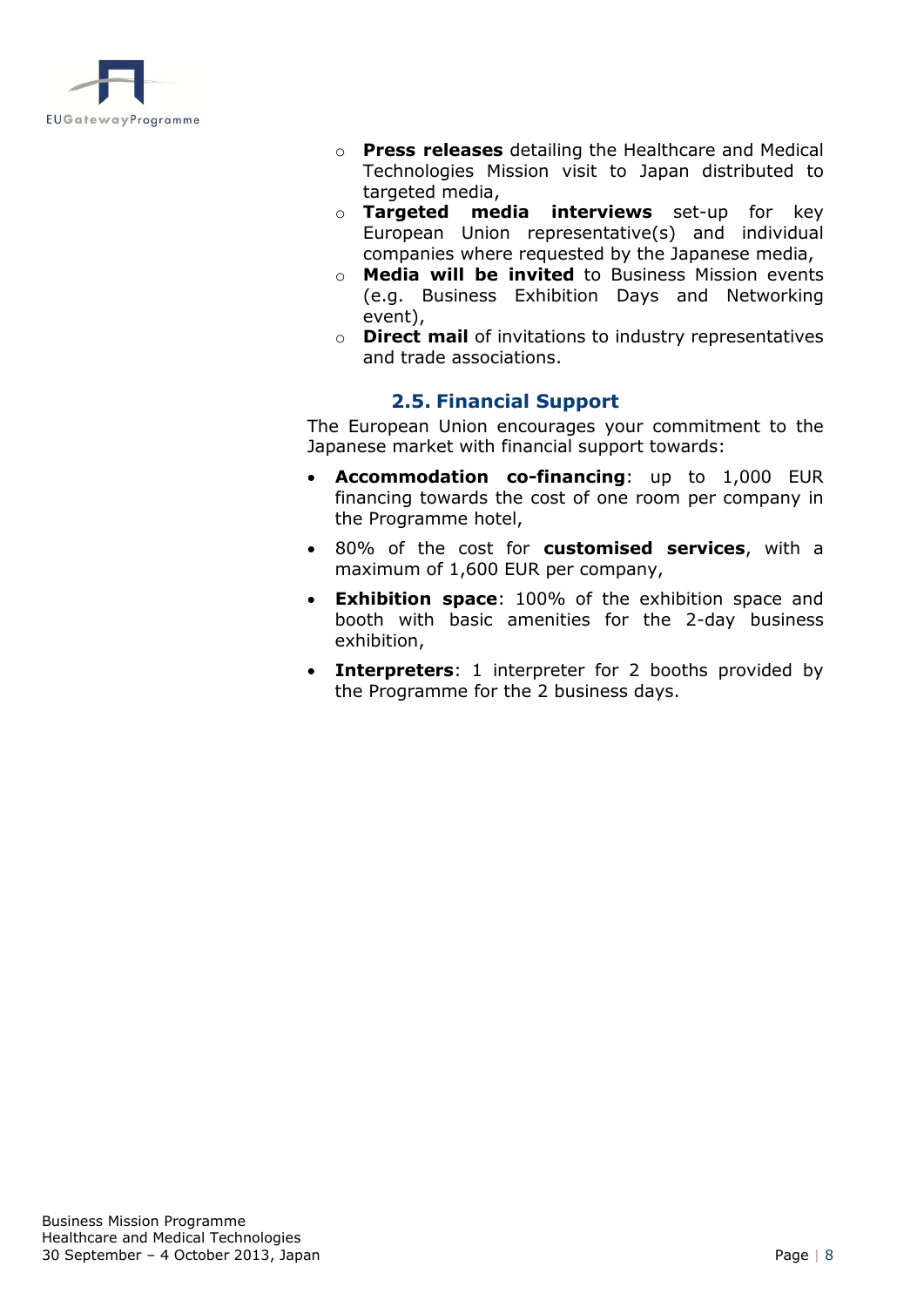

## <span id="page-8-0"></span>**2.6. Business Mission Timeline**

i<br>T

 $\blacksquare$ 

| 3 Dec 2012                | Application starts                                |
|---------------------------|---------------------------------------------------|
|                           | <b>Application Period</b>                         |
| 26 Apr 2013               | <b>Application Deadline</b>                       |
|                           | <b>Selection Period</b>                           |
| 24 May 2013               | <b>Selection Results</b>                          |
|                           | <b>Pre-departure Coaching</b>                     |
| 3 June 2013               | <b>Business Information</b><br>Programme - Update |
| 20 Jun 2013               | Pre-departure Meeting                             |
| 30 Sep 2013<br>4 Oct 2013 | <b>Mission Week</b><br><b>Business Week</b>       |
|                           | <b>Post Mission Follow-up</b>                     |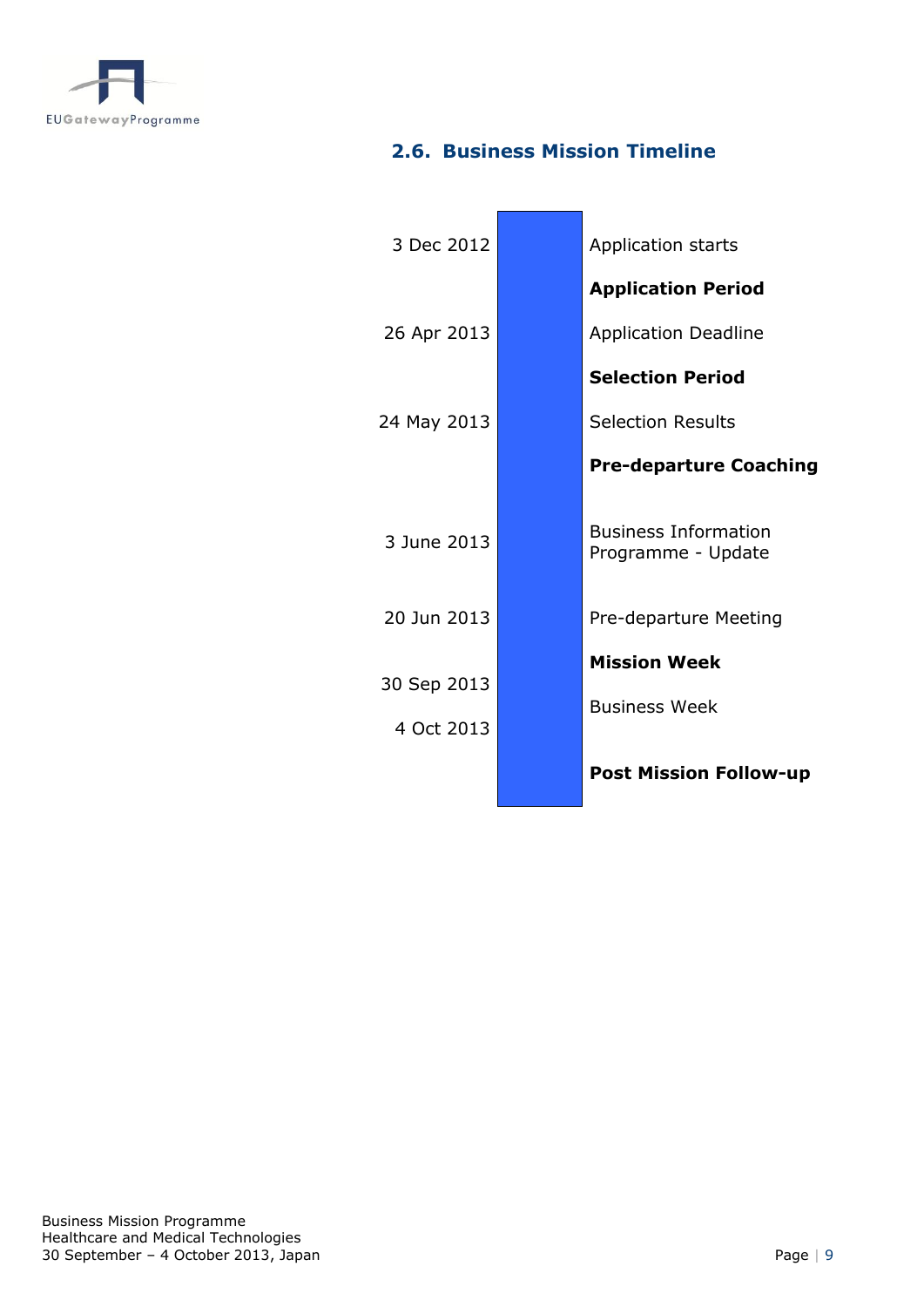<span id="page-9-0"></span>

## **3. Who can participate?**

You can apply for participation in an EU Gateway Business Mission if your company fulfils the following criteria:

- Exists for at least 5 years,
- Fully or majority-owned by European Union capital,
- Being located and having its main activities in the European Union,
- Have developed outstanding and innovative techniques and technologies in the Healthcare and Medical Technologies sector,
- Have proven track records of international business cooperation,
- Have a solid business strategy for entering the Japanese market,
- Have a sufficient turnover and number of people employed to guarantee a market entry into Japan.

For more information on these criteria as well as a definition of the Healthcare and Medical Technologies sector, please visit [www.eu-gateway.eu.](http://www.eu-gateway.eu/)

Selected EU companies have the opportunity to participate in up to three Business Missions in Japan and Korea.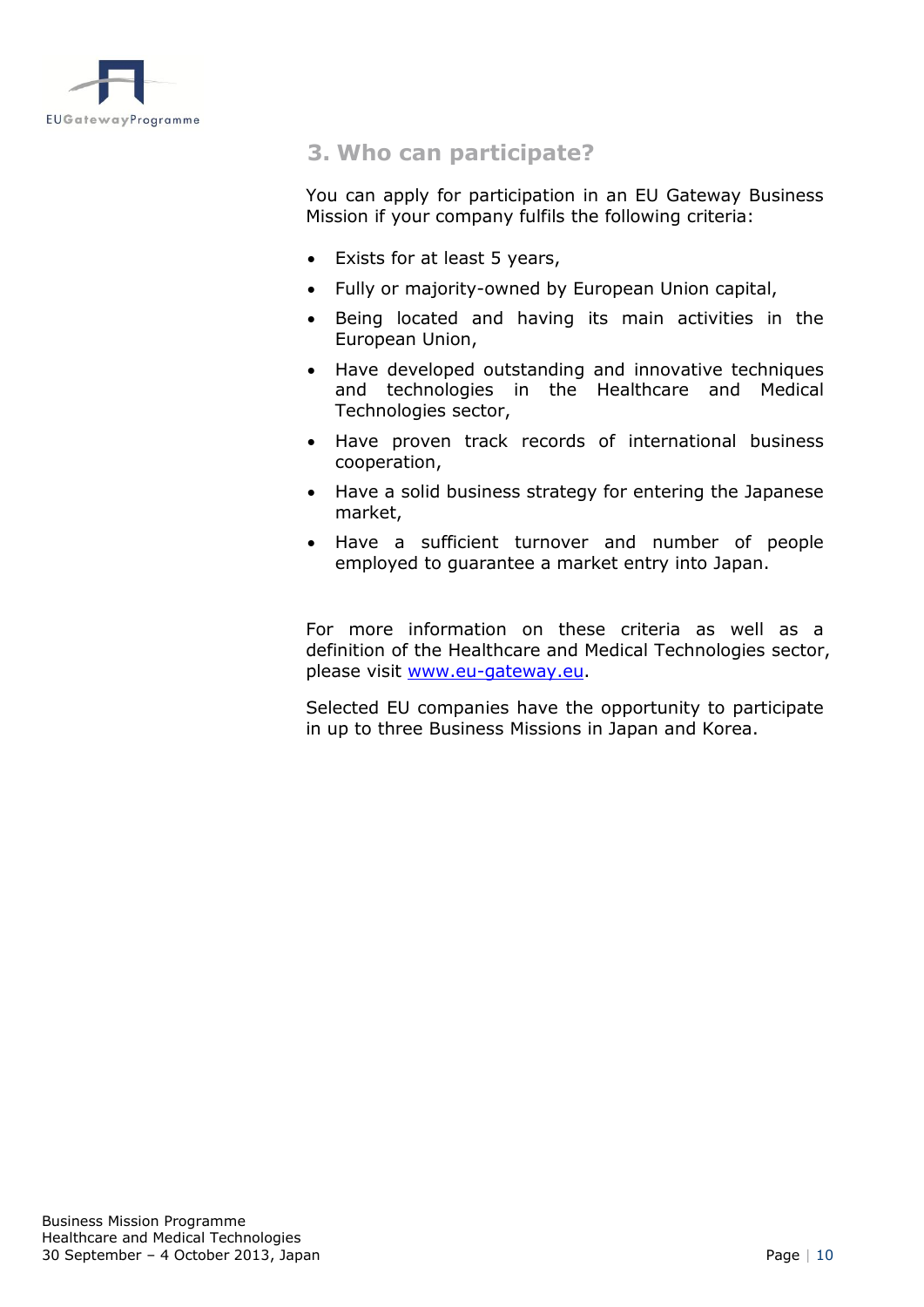<span id="page-10-0"></span>

## **4. Why should my company participate?**

The EU Gateway Programme is different from traditional business missions by supporting your company at every step of your business strategy toward Japan. You will be coached by a team of dedicated and experienced professionals in the business environment of this dynamic market. Coaching will be provided before, during and after each event and will also be available during individual meetings with potential Japanese business partners.

#### **10 more reasons why you should participate:**

- A cost effective and efficient way of gaining market share,
- Long term opportunities in a market with a large and growing demand for European technologies,
- A meeting point to discuss options and opinions with business partners. Make contacts and strengthen network to open unlimited prospects for cooperation,
- A unique opportunity for identifying possible suppliers, subcontractors, representatives, importers and distributors,
- The best way to sound out the Japanese market and get acquainted with current and future trends,
- Enables you to draw a clear picture of your competitors: who they are and what your company's position is in relation to them,
- To conduct research and to compare the characteristics of local and competitive products,
- To get immediate feedback when introducing your products/technologies thanks to the "face to face" interaction,
- A chance to discuss problems and new trends with other industry players,
- Opportunity to learn the market and meet potential business partners under a well marketed EU umbrella.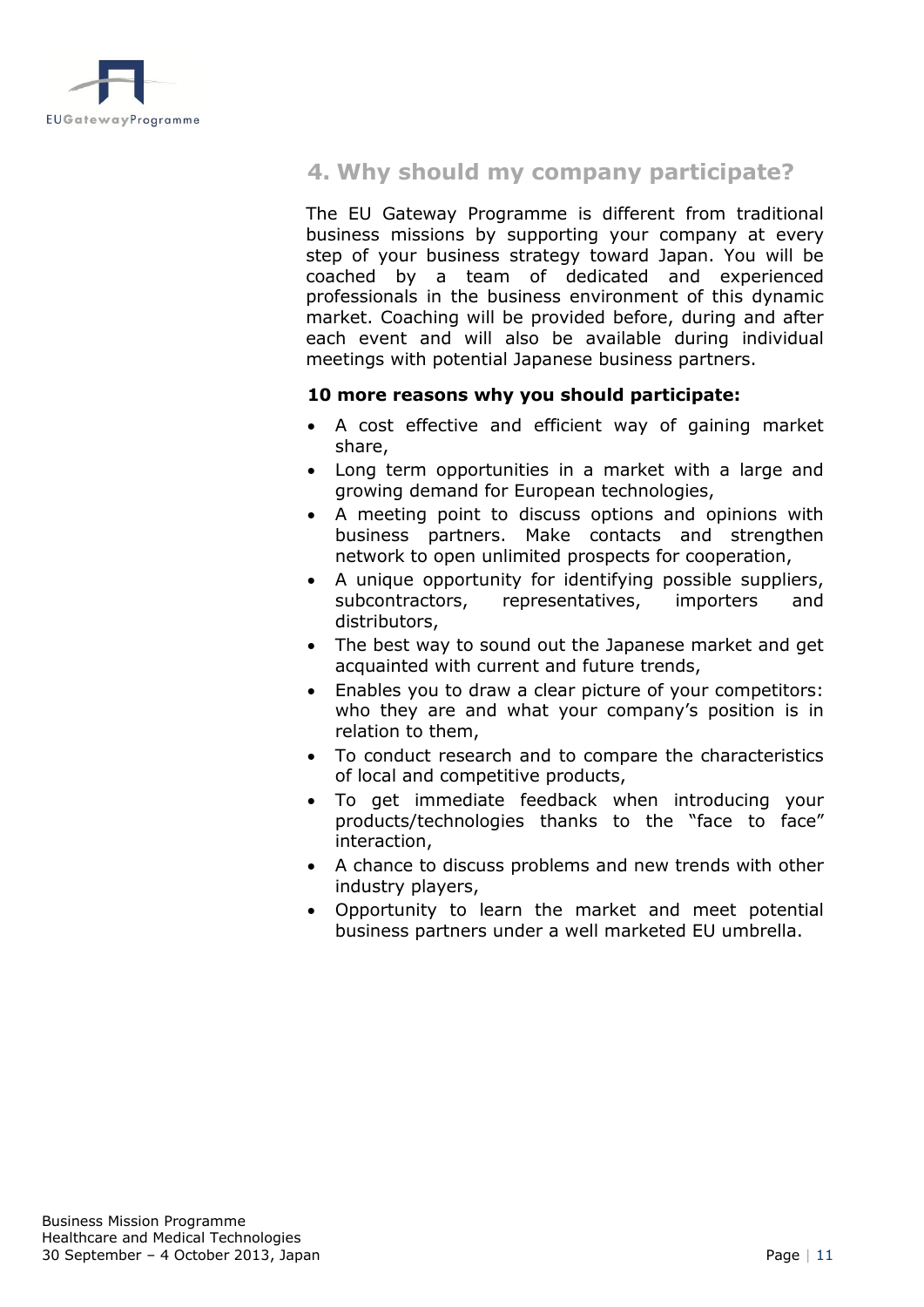<span id="page-11-0"></span>

## **5. How can my company apply?**

Your company can apply for participation in the Business Mission on the Programme website: [www.eu-gateway.eu.](http://www.eu-gateway.eu/)

First fill out a brief **expression of interest**. You can do this on-line on the Programme website. Shortly after submitting the expression of interest, you will be contacted by a representative of the EU Gateway coaching network in Europe.

If you and the coach jointly agree that you should apply, then the next step for you is to fill out an **application form**. You can fill out the application form when you have received a username and password from the coaching network. The application contains more detailed information on your company. It is the basis for an assessment of your company and its potential for a successful participation in the Business Mission. The application form is available on-line at [www.eu-gateway.eu](http://www.eu-gateway.eu/)

The main steps are:

**Step 1**: Fill out an expression of interest on **WWW.eu**[gateway.eu.](http://www.eu-gateway.eu/)

**Step 2**: You will be contacted by a representative of the EU Gateway coaching network in Europe. If you and your coach decide to proceed, you will receive **a username and password**, which will allow you to fill out an application form.

**Step 3**: Fill out an application form on [www.eu](http://www.eu-gateway.eu/)[gateway.eu.](http://www.eu-gateway.eu/)

**Step 4:** After the deadline for application, you will receive a letter from the European Union about the decision on your application.

**Step 5**: If you are selected you will be contacted and further information will be available for you on the member part of the website. Your user name and password will be activated for access to the member part of the website. [\(www.eu-gateway.eu\)](http://www.eu-gateway.eu/)

You will also be contacted by the coaching network and briefed about the next steps.

The **deadline** for submitting the application form is **26 April 2013**.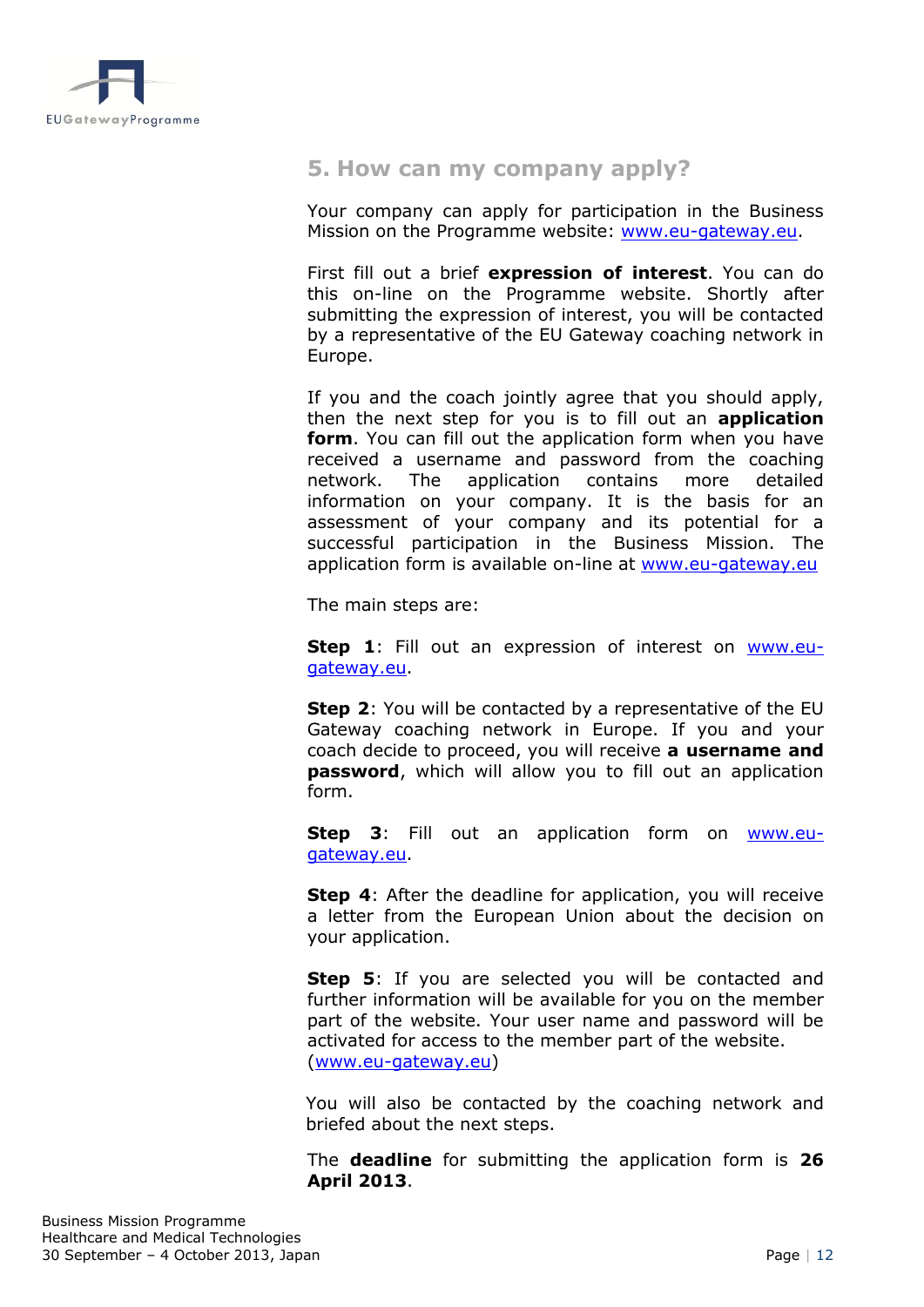<span id="page-12-0"></span>

## **6. What happens during the Business Week?**

Selected companies are expected to fully participate in all Gateway activities and thus to be present during the whole business week.

Late arrivals at, or early departures from the business week in Japan will not be accepted. The European Union reserves the right to partly or entirely cancel the co-financing if participants do not respect this obligation (Refer to 9.4, Cancellation Policy).

## **6.1. Sunday evening: Helpdesk**

The organisers and the representatives of the local coaching network will be in the hotel for any questions or inquiries you may have before the start of the mission week.

<span id="page-12-3"></span><span id="page-12-2"></span><span id="page-12-1"></span>

## **6.2. Monday morning: Briefing Session**

- Time: 09:00 till 12:00
- What: Briefing on key aspects of the Japanese Healthcare and Medical Technologies market by Japanese and European speakers. Briefing on the logistics for the week (booth area set up, working with interpreters, etc.).

## **6.3. Monday afternoon: Study Tour**

- Time: 13:00 18:00
- What: To get a better understanding of Japan and a deeper insight into the Japanese Healthcare and Medical Technologies sector, a study tour to a local site will be arranged.
	- o Information regarding planned visits will be provided to all participants at a later stage as soon as visits/tours are confirmed,
	- o Participation in the study tour is optional,
	- o Depending on the venue Study tour might take place on Thursday.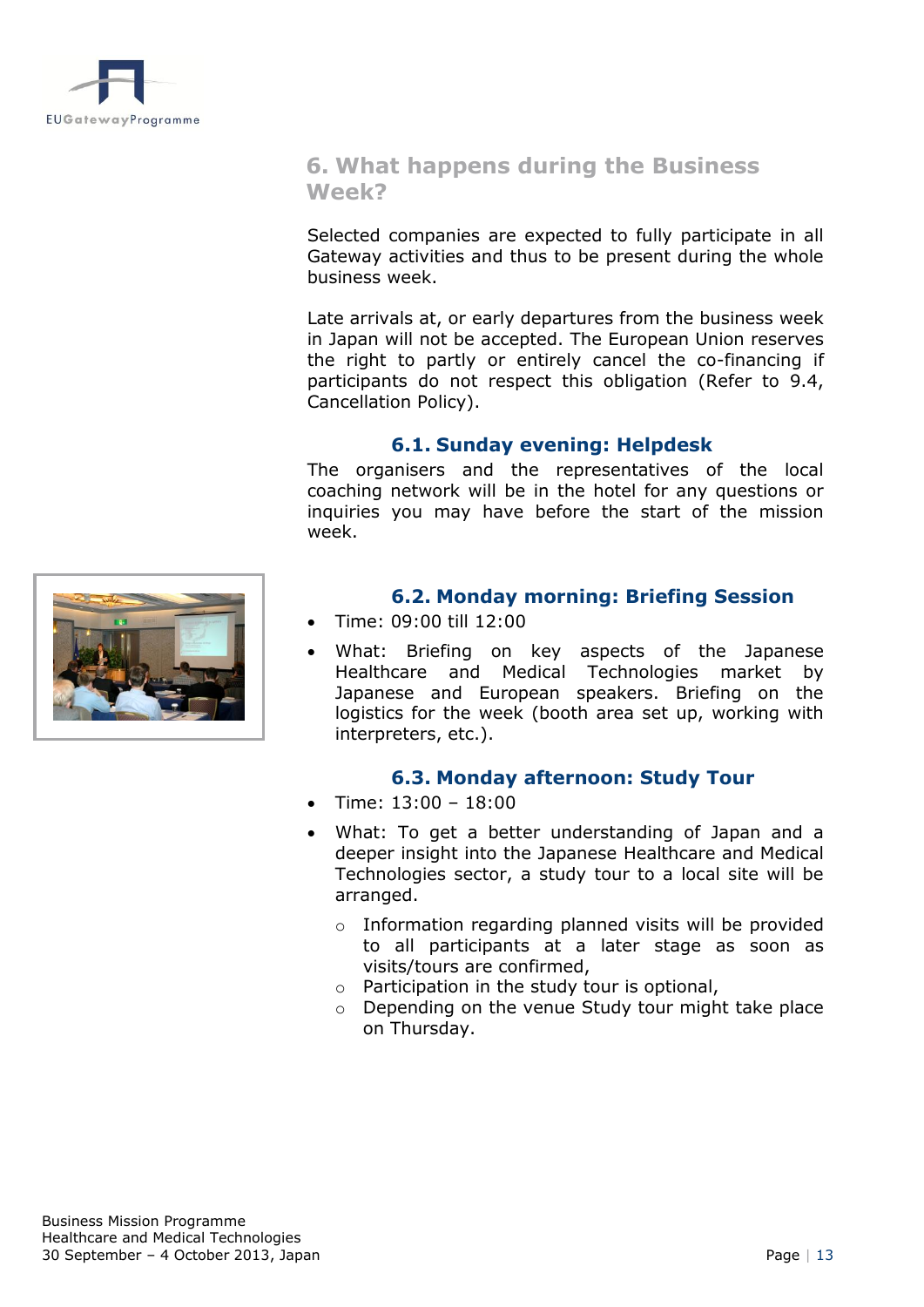<span id="page-13-0"></span>



## **6.4. Tuesday – Wednesday: Business Exhibition Days**

- Time:
	- o Tuesday: 11:00 till 18:00
	- o Wednesday: 10:00 till 17:00
- What: The two-day business exhibition allows you to present your products and technologies to a widely targeted audience of potential business partners via product / technology display and demonstrations.

The business exhibition days will be open for visitors from 11:00 on the first day, but you will have time to set up your booth, brief your interpreter, etc. from 09:00 onwards.

Booth and Amenities:

Each company will be provided with a "basic booth", including a back panel to hang posters and display products, brochures, or project on the walls, and a side cabinet to be used as storage. The back panel is 2,500 mm high and approximately 2,000 mm wide, divided into 2 panels of 990 mm: one to hang posters and the other accommodated with a removable shelf. The top of the display panel will have a "name board" on which the name of the company in English and Japanese will be printed.



The back panels will be built in maximilite and a side pillar in polycarbonate will be constructed displaying the country and the booth number.

After selection, you will have the opportunity to order at **your own cost** extra storage and or display material, rental equipment such as a PC, Projector, Monitor etc.

Amenities will include:

- ・ Table and 4 chairs
- Internet connection
- a plug adaptor and electric connection \*Actual booth may slightly differ from image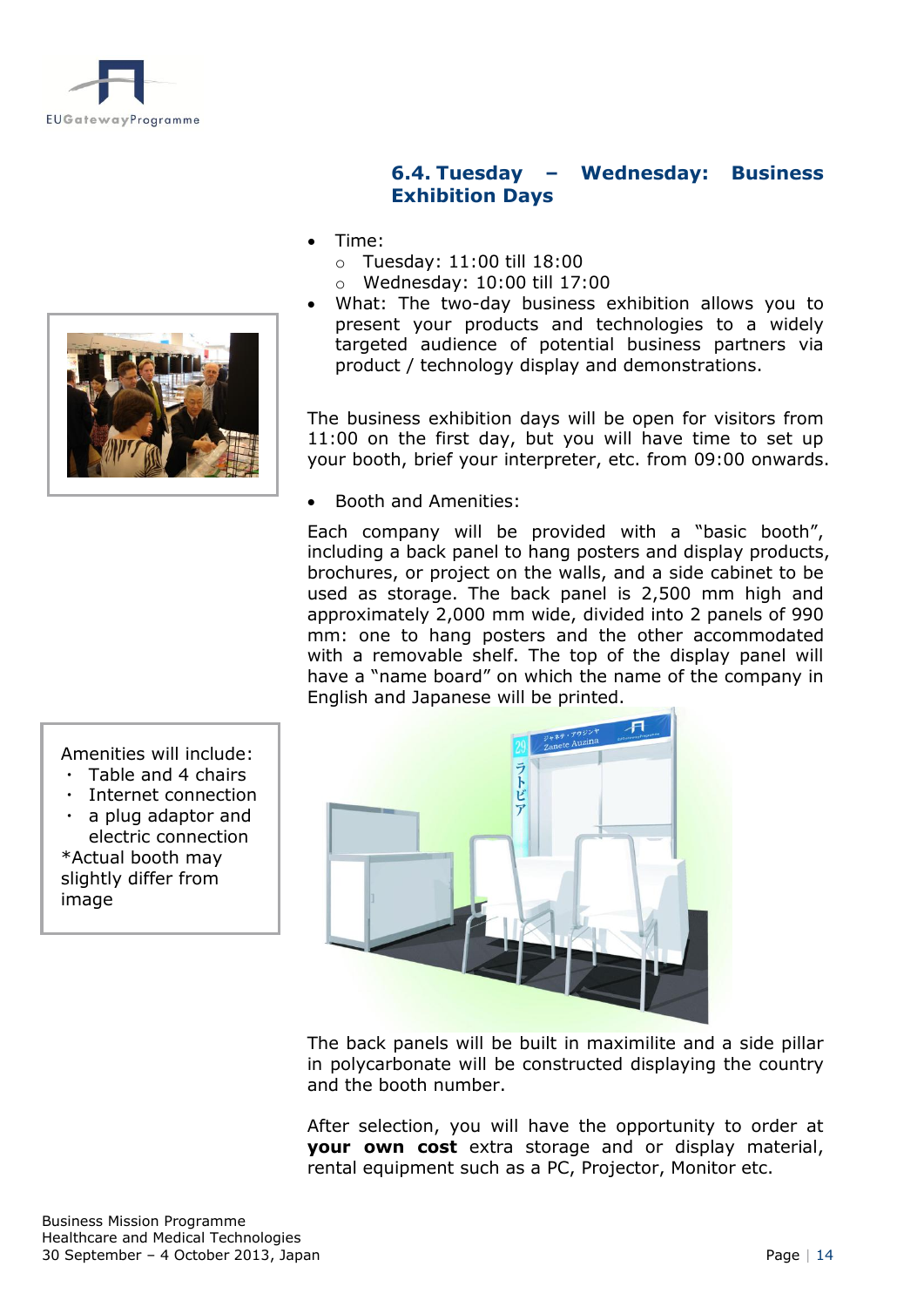

• Product Samples/Demonstrations

Making use of the appointed space, we recommend you to:

- o Make an **interesting display or show a detailed presentation** of your product/technology at your booth to enable visitors to understand your products, performance and functions at a glance (e.g. display a panel with brief explanation of product function and performance in Japanese or show a video/power point presentation),
- o Have an in-depth knowledge of your own products and its applications and have comprehensive information available in Japanese with detailed explanations of products for visitors to pick-up,
- o Please do keep in mind that the Business Exhibition Days are taking place in a hotel, therefore heavy and big items are to be reduced to a minimum.
- Interpreters

The Programme will provide English/Japanese interpreters, as follows:

- During the Business Exhibition Days: **one interpreter per 2 companies** will be provided by the Programme.
- At individual meetings interpretation is not provided. Participants are invited to request an interpreter at their own cost in the framework of the customised services.
- Audience

The Business Exhibition Days audience may include representatives from the following fields:

- o Medical Equipment Related Manufacturer
- o Welfare Equipment Related Manufacturer
- o R&D Institutes
- o Importer, Trading Company
- o Etc.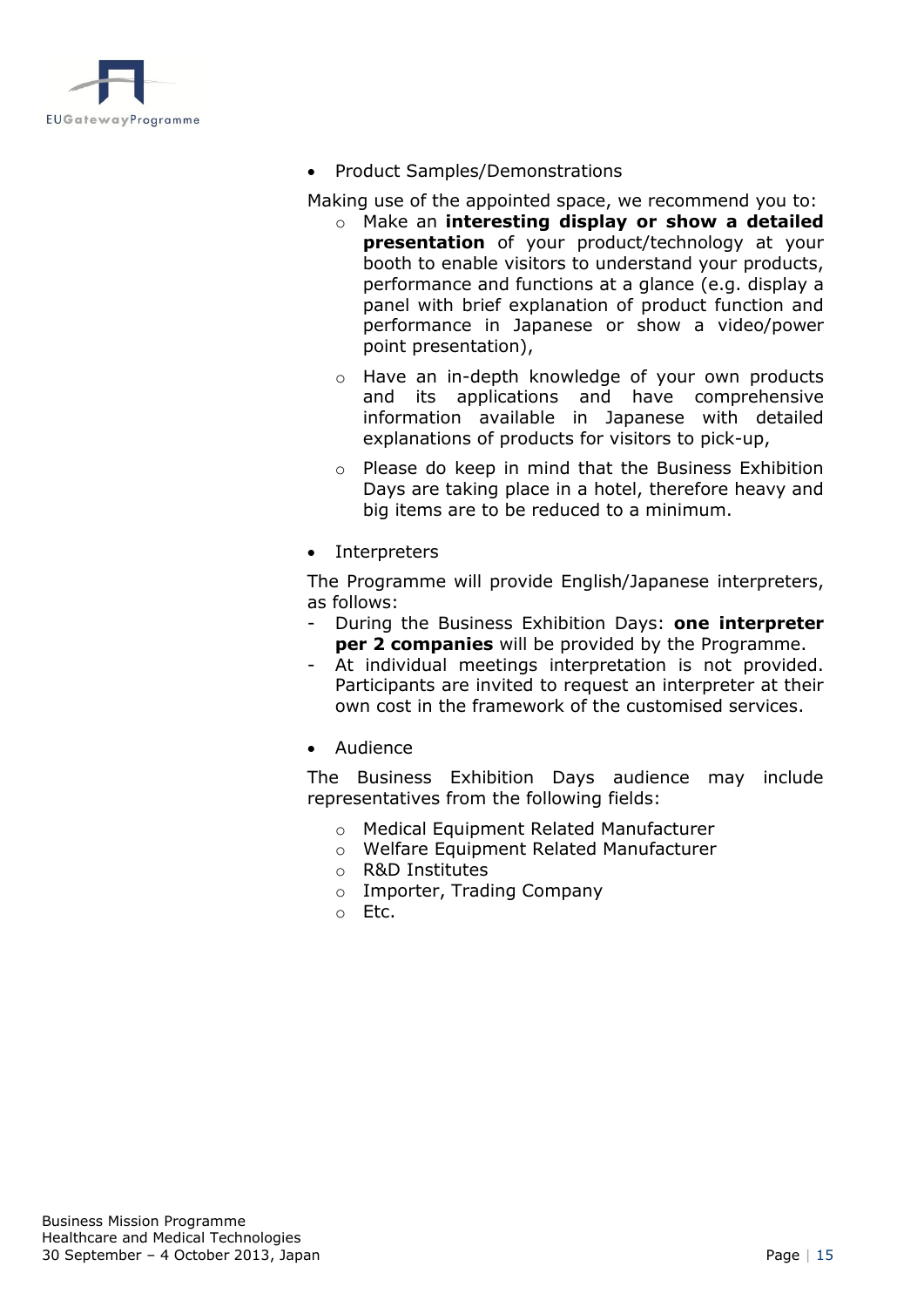

For your reference, below is a graph of visitor breakdown in 2012.



<span id="page-15-0"></span>



## **6.5. Tuesday evening: Networking event**

- Time: 18:00 till 19:00
- What: Evening networking event hosted by the European Union
	- o Participants will be able to invite their own business contacts plus contacts made during the Business Week and during their own individual business meetings.
	- o To help participants further develop business contacts in a relaxed and convivial setting with targeted visitors.

## <span id="page-15-1"></span>**6.6. Thursday, Friday: Individual Business Meetings**

The Programme organisers will work with you to organise business meetings throughout the Business Mission week. These individual meetings are additional to the encounters you will have with visitors at your booth during the Exhibition and contacts you will meet during other parts of the Business Week Programme.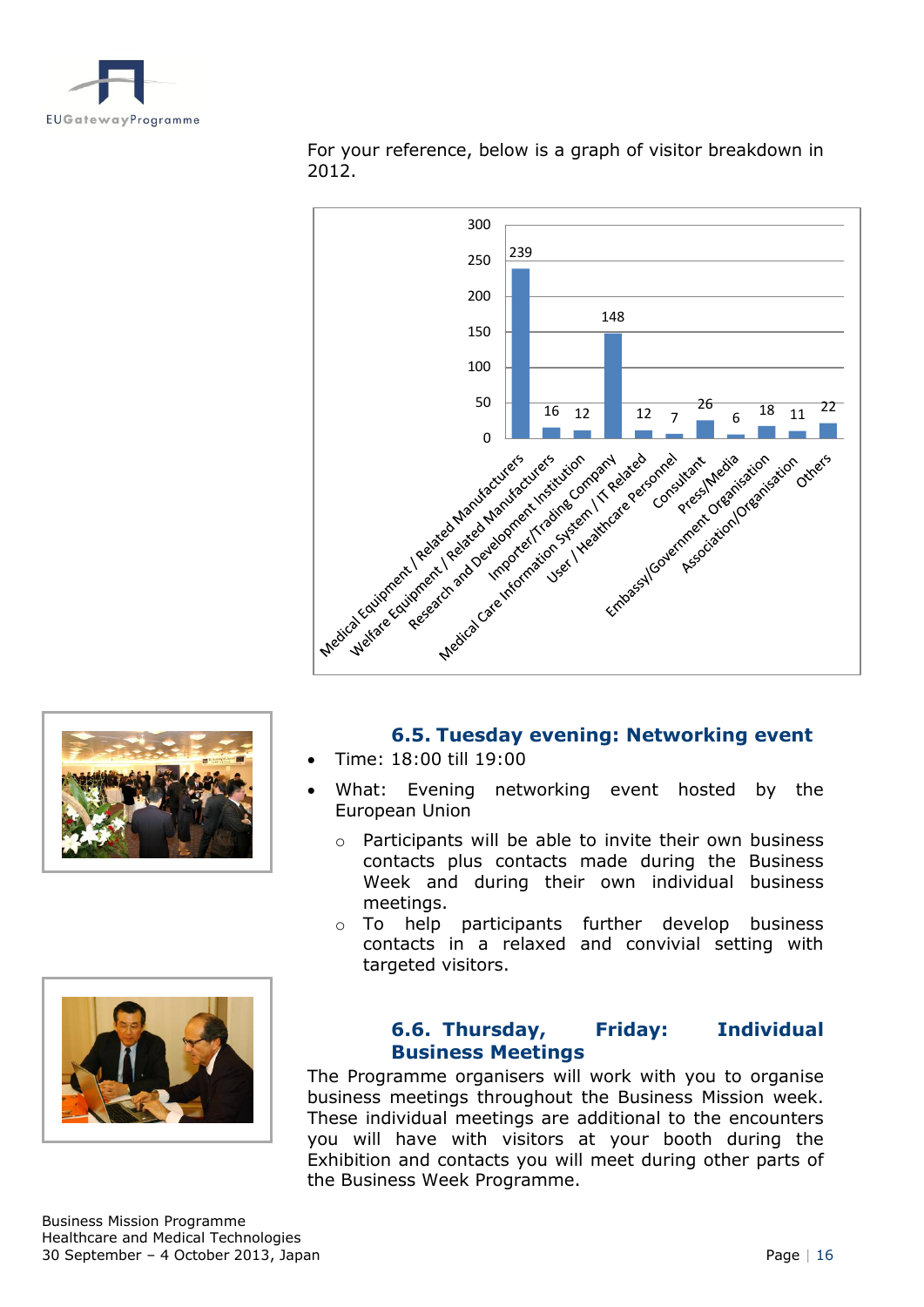

In addition, many local companies prefer to have a first meeting with you at your booth on the Business Exhibition Days. The Thursday and Friday are designed to give you the opportunity to hold follow-up meetings with those new contacts

The Thursday and Friday are important days for you to follow up on these fresh contacts, already existing contacts such as your current business partners or with potential new partners that you have found with the support of the Coaching Network Local office in Japan (see 2.1.3. Services provided to you).

These days are essential; following up on your contacts often results in more chance of success, a good start of a long lasting relationship. The Coaching Network Local Office in Japan will help to organise these days efficiently by providing you with an overview of your meetings during the week. This information package contains your planning, information on your meetings and guidance on how to navigate from one meeting to the next.

The Coaching Network Local Office will support you throughout the Business Week to arrange these follow-up meetings. Follow-up is an essential part of your mission during the Business Mission week and after your return to your home country.

## **6.7. Friday evening: Debriefing Session**

- Time: 17:00 till 19:00
- What: Provide feedback on the Mission Week in Japan

The session is a key event as it is the time when participants' expectations and requests in terms of followup can be presented to the organisers and European Union representatives. Companies will be asked to fill in a short questionnaire.

<span id="page-16-0"></span>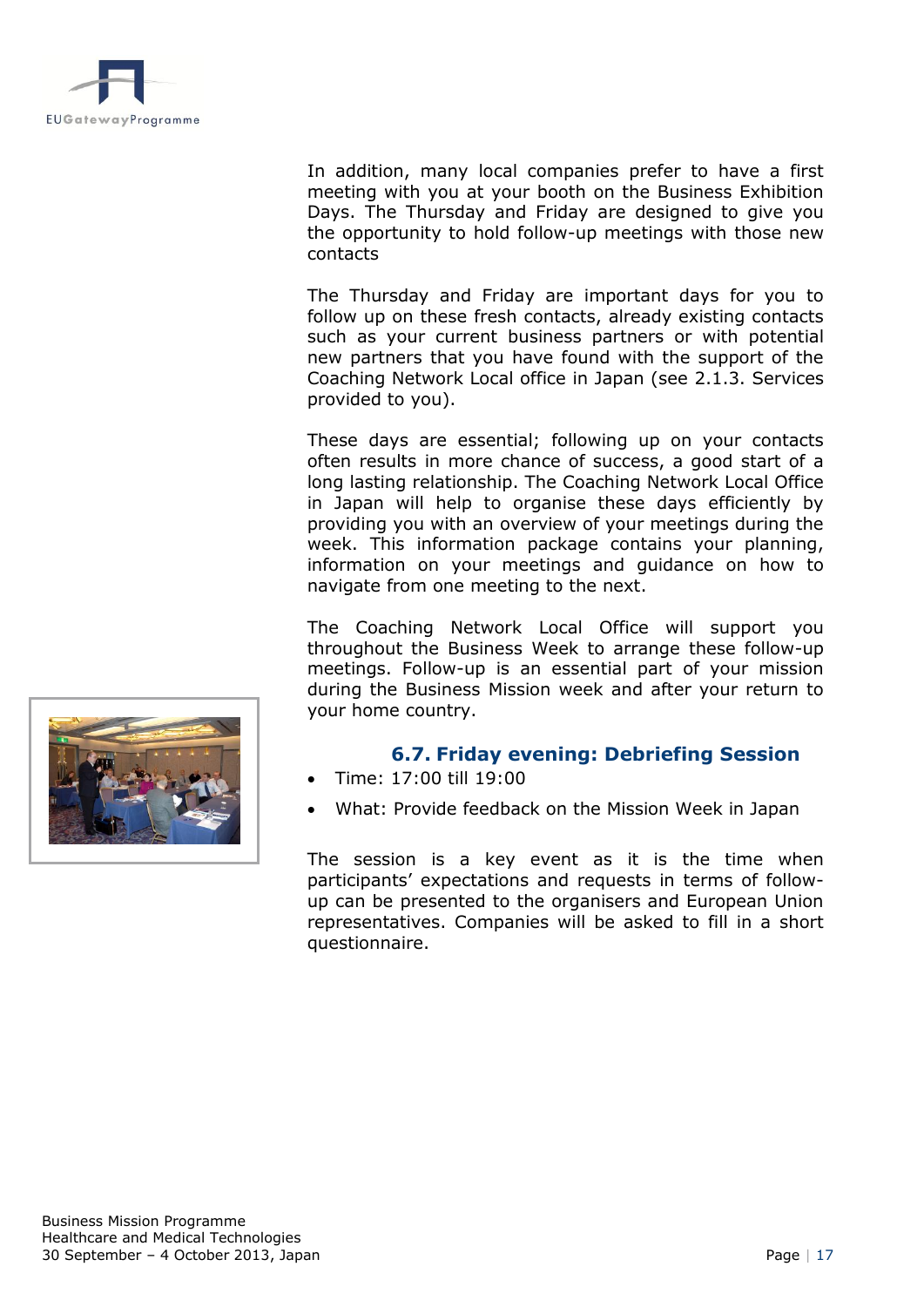<span id="page-17-0"></span>

## **7. How is the selection made?**

The selection of participating EU companies is made on a competitive basis.

The Expression of Interest form is the first step in applying for the EU Gateway Programme. This form provides the information necessary to check for eligibility for the Programme. When a company is eligible to participate, the next step is to fill out the application form and submit it. The application form provides the basic information on basis of which the assessment can take place. All companies which have submitted applications before the deadline will be considered.

The companies will be assessed from a European and Japanese market perspective on three main criteria:

- Business Strategy
	- Business Viability & Capacity
	- Market Potential

The final selection is made by the European Union. 40 companies will be selected for participation.

Selection will be completed within **one month from the application** closing date and companies will be informed immediately of the outcome of the selection.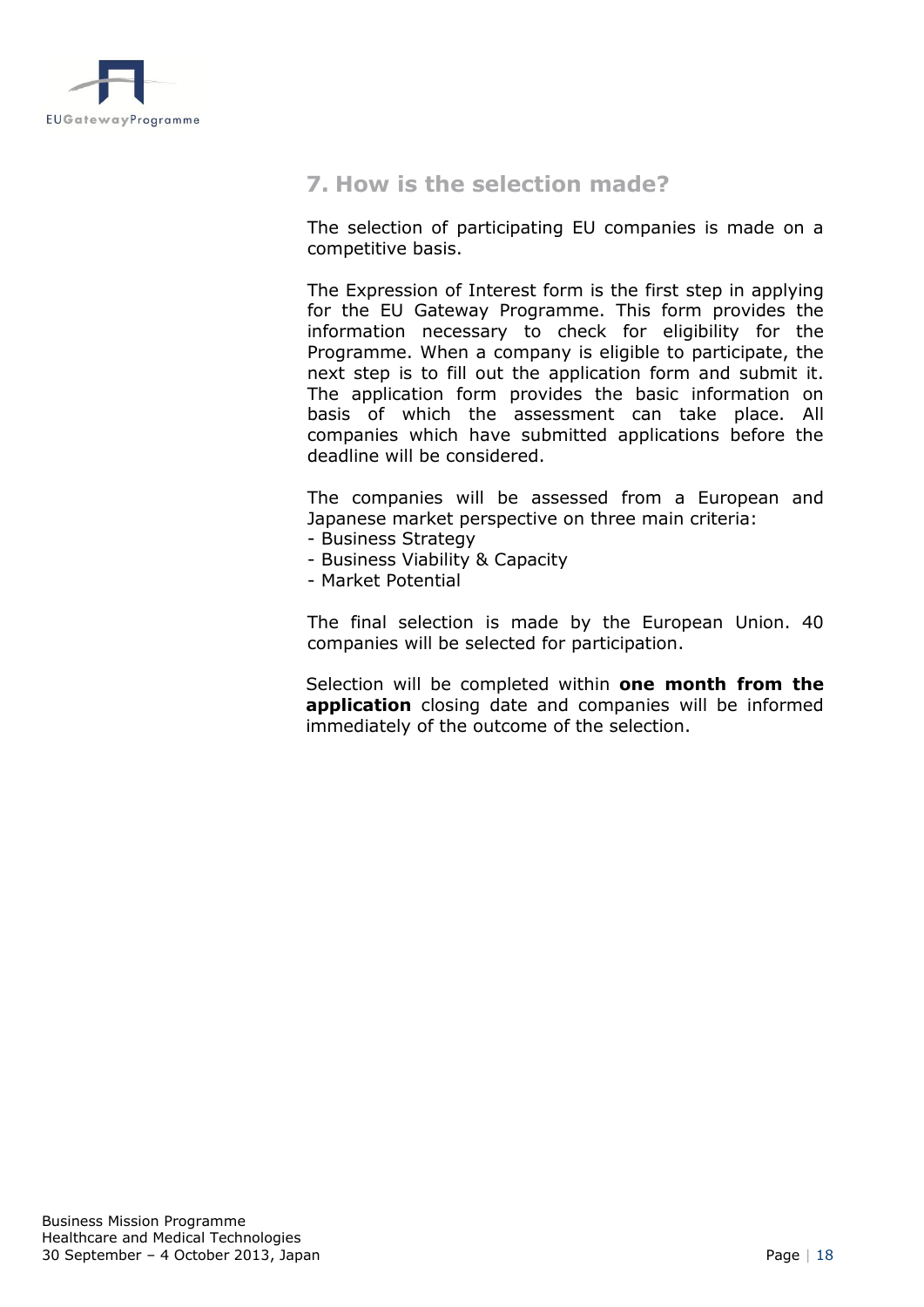<span id="page-18-0"></span>

## **8. How can I get more information?**

You can read more about the Programme on the Programme website: [www.eu-gateway.eu.](http://www.eu-gateway.eu/)

If you want to discuss your participation with a representative from the European coaching network, send your questions to the following:

Belgium, France, Luxembourg, the Netherlands [BrusselsOffice@eu-gateway.eu](mailto:BrusselsOffice@eu-gateway.eu)

Austria, Denmark, Germany, Slovenia [HamburgOffice@eu-gateway.eu](mailto:HamburgOffice@eu-gateway.eu)

Finland, Ireland, Sweden, UK [LondonOffice@eu-gateway.eu](mailto:LondonOffice@eu-gateway.eu)

Cyprus, Greece, Italy, Malta, Portugal, Spain [MadridOffice@eu-gateway.eu](mailto:MadridOffice@eu-gateway.eu)

Bulgaria, Czech Republic, Estonia, Hungary, Latvia, Lithuania, Poland, Romania, Slovak Republic [WarsawOffice@eu-gateway.eu](mailto:WarsawOffice@eu-gateway.eu)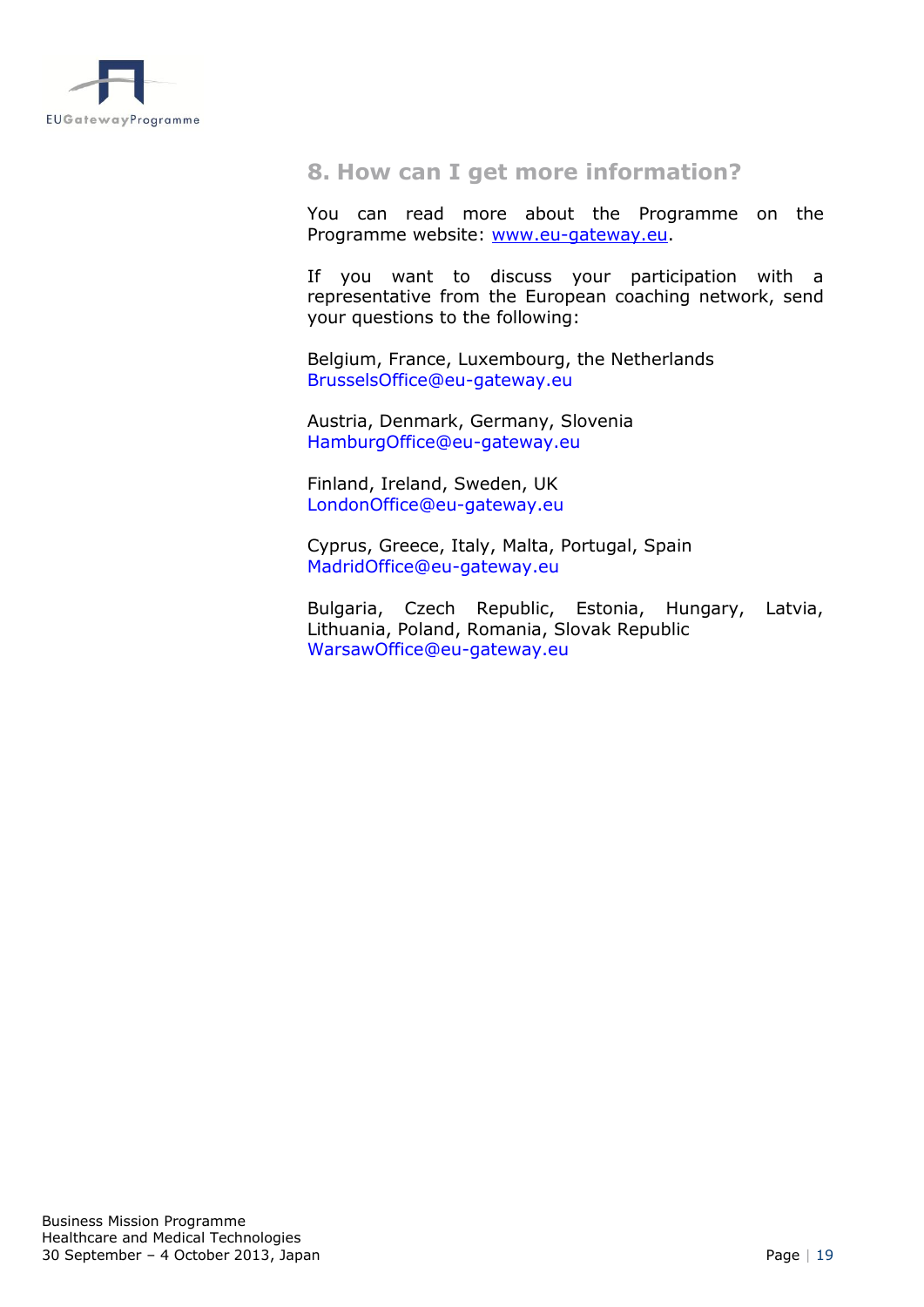<span id="page-19-1"></span><span id="page-19-0"></span>

## **9. What will it cost for my company?**

#### **9.1. Financial Support from the European Union**

The European Union encourages your commitment to the Japanese market with financial support including:

- **Accommodation**: Co-financing up to a maximum of €1,000 **partly** covering the costs for **one room**, including breakfast, tax and service charges; for 6 consecutive nights provided you stay at the designated EU Gateway hotel for the whole duration of the Gateway event in Japan (normally 6 nights).
	- o Hotel costs in excess of €1,000, extra nights and any extras (such as mini bar, telephone etc.) will have to be paid by the company directly to the hotel.
	- o Details on how to book your accommodation will be sent to you after you have been selected. An agreement with the hotel has been reached, so that participating companies will need to pay only the exceeding amount to the hotel directly when checking out.
- **Customised services**: 80% of the actual costs of the customised services with a maximum of €1,600 per company.
- **Exhibition space**: 100% of the exhibition space and the booth with the basic amenities.
- <span id="page-19-2"></span> **Interpreters**: 1 interpreter for 2 booths during the 2 business days.

#### **9.2. Costs to be covered by your company**

Participating companies will be responsible for arranging:

- **Flight** from Europe to Japan and travel within Japan. Transportation is ONLY provided during the Study Tour.
	- o Please arrange your schedule so that you can check into the hotel by Sunday evening. It is mandatory to be present at the briefing session on Monday morning and the debriefing session on Friday evening.
	- o Flights departing from Europe arrive the next day in Japan.
	- o Flights from Europe to Japan tend to get fully booked quite early, so please pre-book your flight as soon as you have been selected.